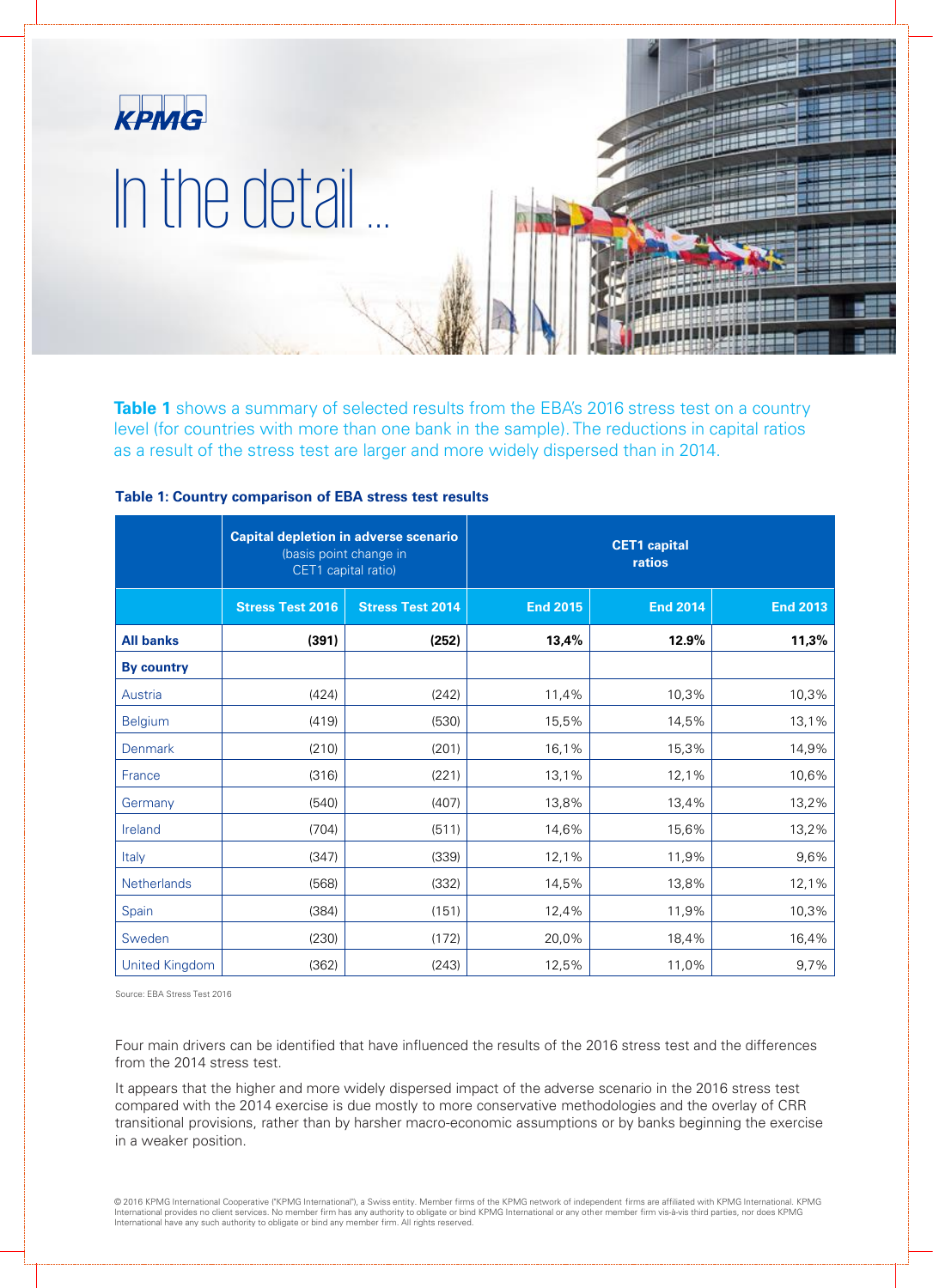# **Macroeconomic scenarios have changed, though severity is comparable**

The macro-economic scenario assumptions are not the primary driver of the differences between the 2014 and 2016 stress test results. Overall, the severity of the scenarios is comparable (see table 2). For example, the assumed GDP reduction for the EU is 7.1% for this year's exercise, while in 2014 it was 7.0%. Certain asset classes, notably equity markets and commercial property, are stressed more harshly in 2016, but this is offset by a relaxation of other stresses: for example a shallower reduction in demand for EU-exports from advanced economies of 6.5% in 2016, compared with 11.7% in 2014.

|                                       | <b>Stress Test 2016</b>                                                                                                                                                                                      | <b>Stress Test 2014</b>                                                                                 |
|---------------------------------------|--------------------------------------------------------------------------------------------------------------------------------------------------------------------------------------------------------------|---------------------------------------------------------------------------------------------------------|
| Increase in yields                    | +71/80/68 bps in 2016-2018 in EU<br>$\bullet$<br>Between 44 bps (Germany) and 234 bps<br>(Greece)                                                                                                            | +150/110/110 bps in 2014-2016<br>in FU<br>Between 137bps (Germany) and<br>$\bullet$<br>380 bps (Greece) |
| <b>Currency fluctuations</b><br>(EEA) | Appreciation of euro against local CEE<br>$\bullet$<br>currencies (between 8 and 24%)<br>Substantial appreciation of Swiss franc<br>$\bullet$<br>against euro, by 23% from Year 2 (not<br>included in 2014). | Appreciation of euro against local<br>$\bullet$<br>CEE currencies (between 15 and<br>25%                |
| Loss of demand (EU-exports)           | Reduction in demand by advanced<br>٠<br>economies from EU of 6.5% over a three<br>year period                                                                                                                | Reduction in demand by advanced<br>$\bullet$<br>economies from EU of 11.7% over a<br>three year period  |
| Stock market crash                    | • Value down by 25.4% on average for EU                                                                                                                                                                      | • Value down by 18.6% on average<br>for EU                                                              |
| Property crash                        | Residential property down 21.2% over<br>٠<br>three years<br>Prime commercial property down 22.6%<br>٠                                                                                                        | Residential property down 21.2%<br>over three years<br>Prime commercial property down<br>14.7%          |
| Rise in unemployment                  | Increase in EU unemployment rates vs.<br>$\bullet$<br>base case of 2.8% over three years                                                                                                                     | Increase in EU unemployment rates<br>$\bullet$<br>vs. base case of 2.9% over three<br>years             |

| Table 2: Comparison of macro-economic scenario assumptions 2014 and 2016 |  |  |  |  |  |
|--------------------------------------------------------------------------|--|--|--|--|--|
|--------------------------------------------------------------------------|--|--|--|--|--|

Source: EBA

# **Methodological assumptions are more conservative**

The 2016 stress test includes a number of more conservative elements than 2014, which contributes to the observed pattern of larger capital impacts. The stress test methodology has been tightened across a range of risk types:

- **Operational risk**  more conservative methodology prescribed by the EBA than in 2014
- **Conduct risk**  introduced to the EBA stress test for the first time
- **Market risk**  more conservative floor (standardised approach) applied
- **Interest margins** narrowed significantly in the stress scenario through conservative minimum increases in funding costs and an assumed margin compression.

As in 2014, only limited management action was allowed in the downside scenario, hence the balance sheet had to remain constant even if the changed macro-situation would require a different funding mix or lending policy (static balance sheet approach).

### **Some business models hit harder than others**

Some business models are likely to have been hit harder in terms of the impact of the adverse scenario by some of the macro-economic and methodological changes.

Table 3 compares the capital depletion with the change of net interest income in the adverse scenario. It appears that banks with a high reduction of net interest income also faced a high capital ratio reduction in the adverse scenario, in particular in Germany, Ireland and the Netherlands where interest income tends to be a high proportion of bank revenue. In countries where other components of the income statement play a larger role, for example in France and Italy with traditionally relatively high fees and commission, the depletion of the capital ratio is generally smaller.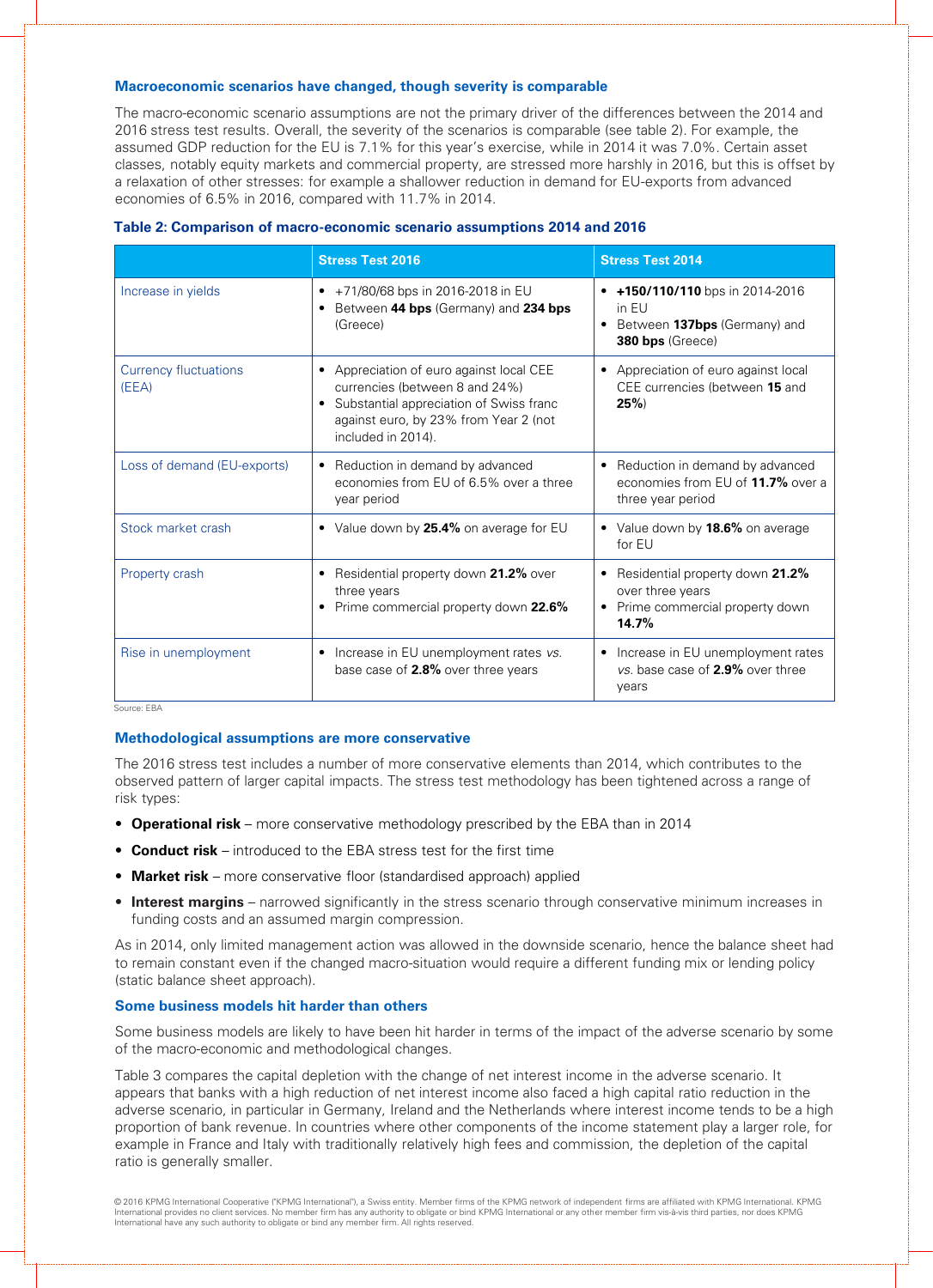### **Table 3: Rank comparison of capital depletion and change in net interest income in adverse scenario**

|                       | <b>Capital depletion (CET1)</b><br>in adverse scenario |                | <b>Change in Net Interest Income</b><br>in adverse scenario |                |
|-----------------------|--------------------------------------------------------|----------------|-------------------------------------------------------------|----------------|
|                       | <b>Basis points</b>                                    |                | <b>Percentage</b>                                           |                |
| <b>All banks</b>      | (391)                                                  |                | $(23,0\%)$                                                  |                |
| <b>By country</b>     |                                                        | <b>Rank</b>    |                                                             | <b>Rank</b>    |
| Austria               | (424)                                                  | $\overline{4}$ | $(23,0\%)$                                                  | 6              |
| <b>Belgium</b>        | (419)                                                  | 5              | $(16, 1\%)$                                                 | 9              |
| <b>Denmark</b>        | (210)                                                  | 11             | (9,8%                                                       | 11             |
| France                | (316)                                                  | $\hbox{9}$     | (20,7%)                                                     | $\overline{7}$ |
| Germany               | (540)                                                  | 3              | $(23, 2\%)$                                                 | 5              |
| Ireland               | (704)                                                  | $\mathbf{1}$   | (32,5%)                                                     | 1              |
| Italy                 | (347)                                                  | $\,8\,$        | $(20, 2\%)$                                                 | $\,8\,$        |
| Netherlands           | (568)                                                  | $\overline{2}$ | $(30,5\%)$                                                  | $\overline{2}$ |
| Spain                 | (384)                                                  | 6              | $(25, 1\%)$                                                 | 3              |
| Sweden                | (230)                                                  | $10$           | $(24,5\%)$                                                  | 4              |
| <b>United Kingdom</b> | (362)                                                  | $\overline{7}$ | $(12,9\%)$                                                  | 10             |

Source: EBA Stress Test 2016

## **Basel 3/CRR transitional provisions differ across countries**

The Basel 3/CRR transitional provisions may provide an additional explanation for the observed country pattern of the stress test results.

The CRR allows some scope for national legislators to adopt capital rules and to transition towards a 'fully loaded' capital definition on a phased-in basis. In response, some national regulators have allowed transition periods of maximum length, while others have imposed much shorter transition periods. As the horizon of the 2016 stress test covers this transition period, the phase-in requirements have an additional and significant impact on the results, quite separately from the assumed macro-economic stress.

Chart 1 shows that banks in countries allowing longer transition periods face an additional adverse impact from the phasing-out of transition provisions, when compared with the 'early adopters' such as Sweden and the UK.



#### **Chart 1: Breakdown of impact between stress scenario and transitional provisions**

Source: EBA Stress Test 2016.

© 2016 KPMG International Cooperative ("KPMG International"), a Swiss entity. Member firms of the KPMG network of independent firms are affiliated with KPMG International. KPMG International provides no client services. No member firm has any authority to obligate or bind KPMG International or any other member firm vis-à-vis third parties, nor does KPMG International have any such authority to obligate or bind any member firm. All rights reserved.